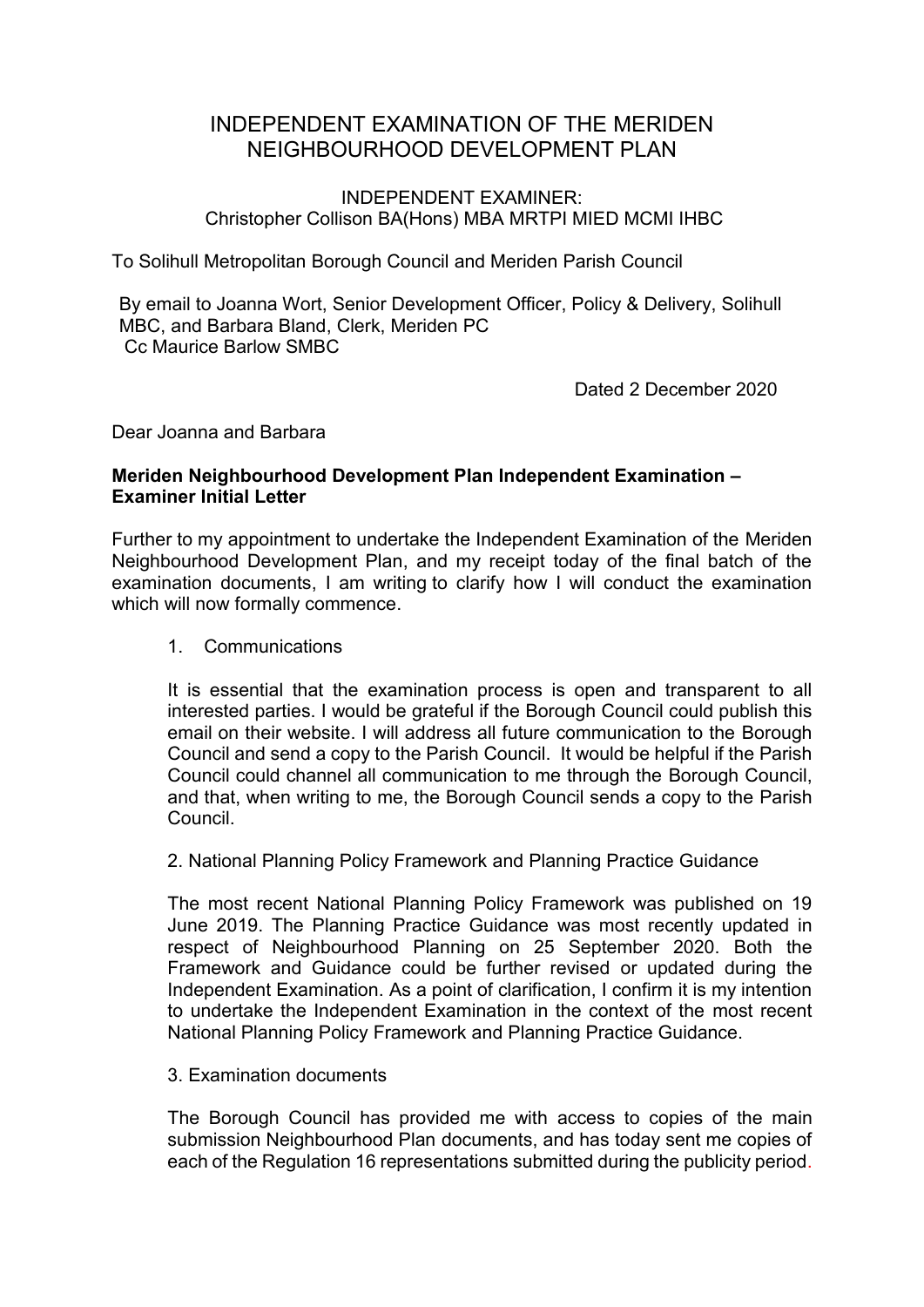The Borough Council should make the Regulation 16 representations, and any other documents that may be sent to me throughout the Independent Examination, available for inspection by interested parties. This can often most conveniently be achieved through publication on the Borough Council website.

I have looked at the main submission Neighbourhood Plan documents. Subject to my later detailed assessment I have not identified any obvious fundamental flaws in the submission documents that would lead me to advise the examination should not proceed. If I find that there are significant issues which may prevent the Neighbourhood Plan meeting the Basic Conditions and other requirements, that cannot be addressed through modifications, I will notify you during the examination.

The Borough Council has advised me what are regarded by the Local Planning Authority as the strategic policies of the Development Plan applying in the Neighbourhood Area.

I am providing the Parish Council with an opportunity to comment on the Regulation 16 representations of other parties. There is no obligation on the Parish Council to offer any comments but this opportunity can prove particularly helpful where representations of other parties include matters that have not been raised earlier in the plan preparation process. I request the Parish Council should submit any comments to the Borough Council, no later than noon on Wednesday 16 December 2020. The Parish Council may, at an earlier date, submit its comments, or confirm it does not intend to submit any comments on the representations. The Borough Council should forward any Parish Council comments to me, and any comments should be made available by the Borough Council for inspection by interested parties. Any Parish Council comments must not include new evidence.

4. Independence

From my initial review of the main Neighbourhood Plan documents it would appear that there are no conflicts of interest that would call into question my independent status. I will keep that matter under review throughout the examination.

#### 5. Visit to the Neighbourhood Plan area

After I have thoroughly reviewed the Neighbourhood Plan documents, representations, and any comments of the Parish Council, I intend to visit the plan area as this will assist me in understanding the nature of the Neighbourhood Plan and points made in representations or comments, and help me decide if there are any issues to be clarified. I will base my decision whether or not a visit to the plan area is required or necessary in line with the Ministerial Written Statement HCWS235 issued by the Secretary of State for the Ministry of Housing, Communities and Local Government made on 13 May 2020. Any visit I make to the plan area will be on an unaccompanied basis as it is important that there should be no perception that I have heard additional representations. The timing of any visit may be affected by other advice or